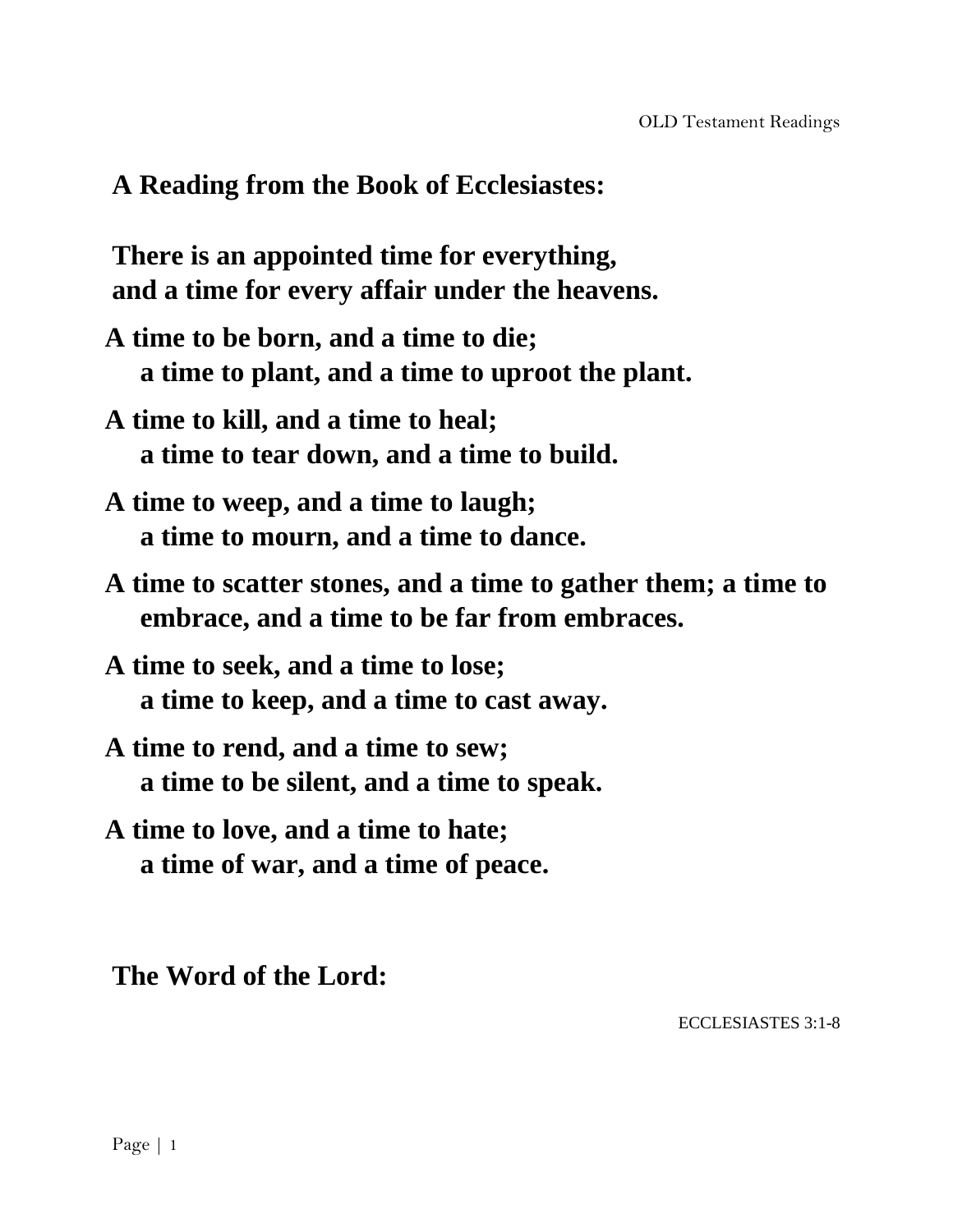# **A Reading from the Book of Ezekiel:**

**Thus says the Lord God:**

**O my people, I will open your graves and have you rise from them, and bring you back to the land of Israel. Then you shall know that I am the Lord, when I open your graves and have you risen from them, O my people!**

**I will put my spirit in you that you may live, and I will settle you upon your land; thus you shall know that I am the Lord. I have promised, and I will do it, says the Lord.**

**The Word of the Lord:**

EZEKIEL: 37:12-14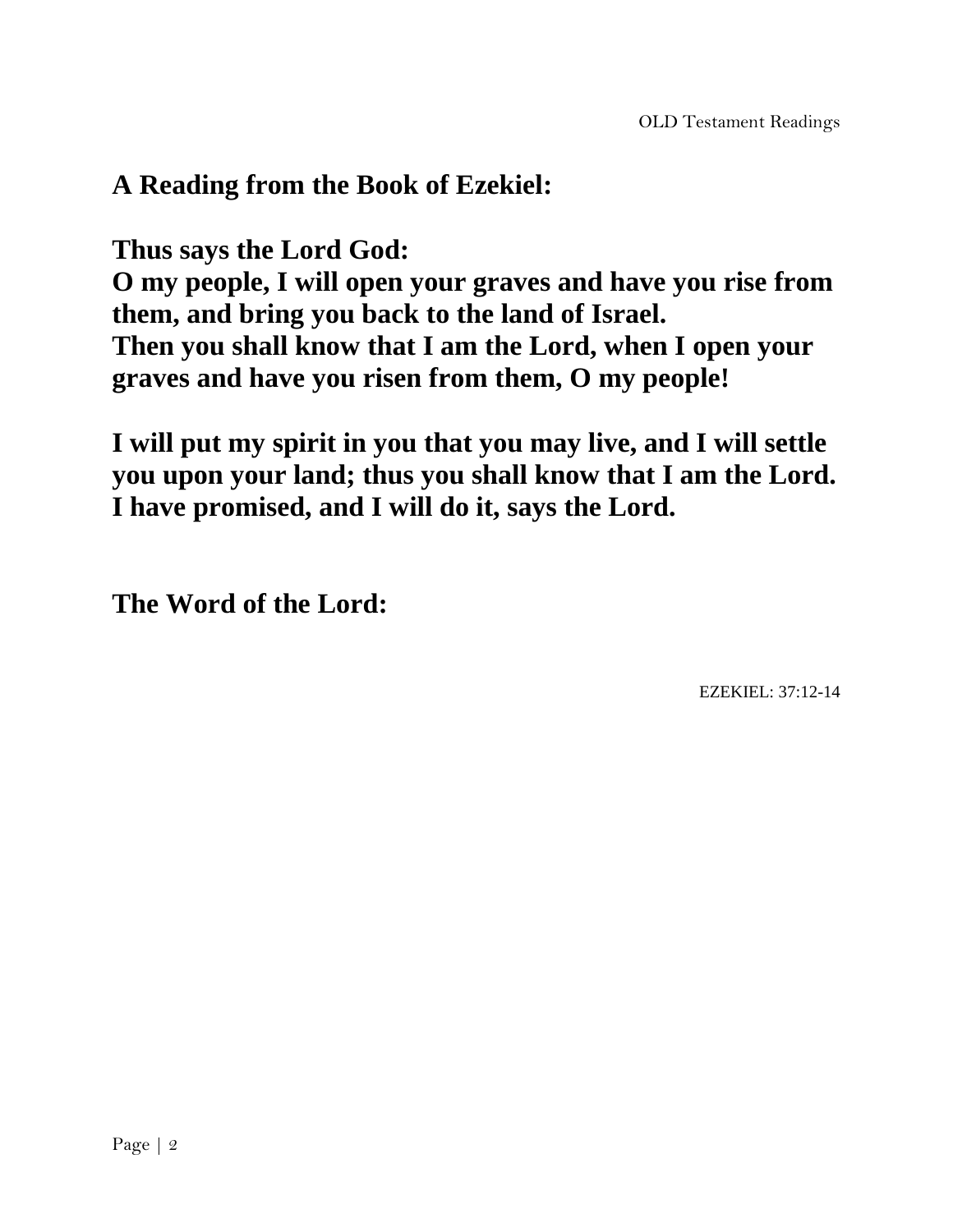## **A Reading from the Book of Isaiah:**

**On this mountain the Lord of hosts will provide for all peoples a feast of rich food and choice wines, juicy, rich food and pure choice wines.** 

**On this mountain he will destroy the veil that veils all peoples, the web that is woven over all nations; he will destroy death forever.** 

**The Lord God will wipe away the tears from all faces; the reproach of his people he will remove from the whole earth; For the Lord has spoken.**

**On that day it will be said: "Behold our God, to whom we looked to save us! This is the Lord for whom we looked; Let us rejoice and be glad that he has saved us!"**

**The Word of the Lord:**

ISAIAH 25:6, 7-9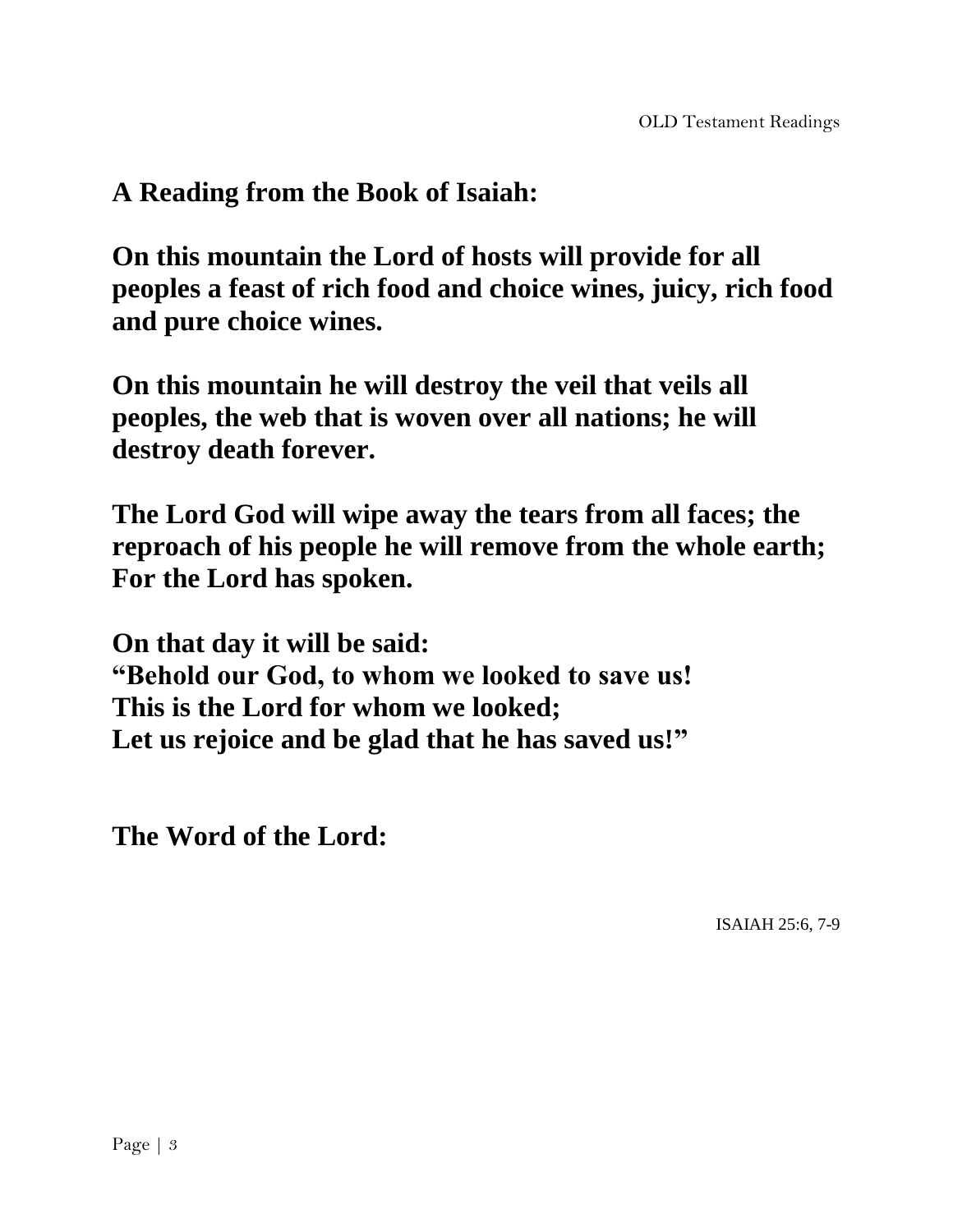## **A Reading from the Book of Lamentations:**

**My soul is deprived of peace, I have forgotten what happiness is, I tell myself my future is lost, all that I hope for from the Lord.** 

**The thought of my homeless poverty is wormwood and gall; remembering it over and over leaves my soul downcast within me.**

**But I will call this to mind, as my reason to have hope: The favors of the Lord are not exhausted, his mercies are not spent; they are renewed each morning, so great is his faithfulness.** 

**My portion is the Lord says my soul; therefore, will I hope in him.** 

**Good is the Lord to one who waits for him, to the soul that seeks him; it is good to hope in silence for the saving of the Lord.** 

**The Word of the Lord:**

LAMENTATIONS 3:17-26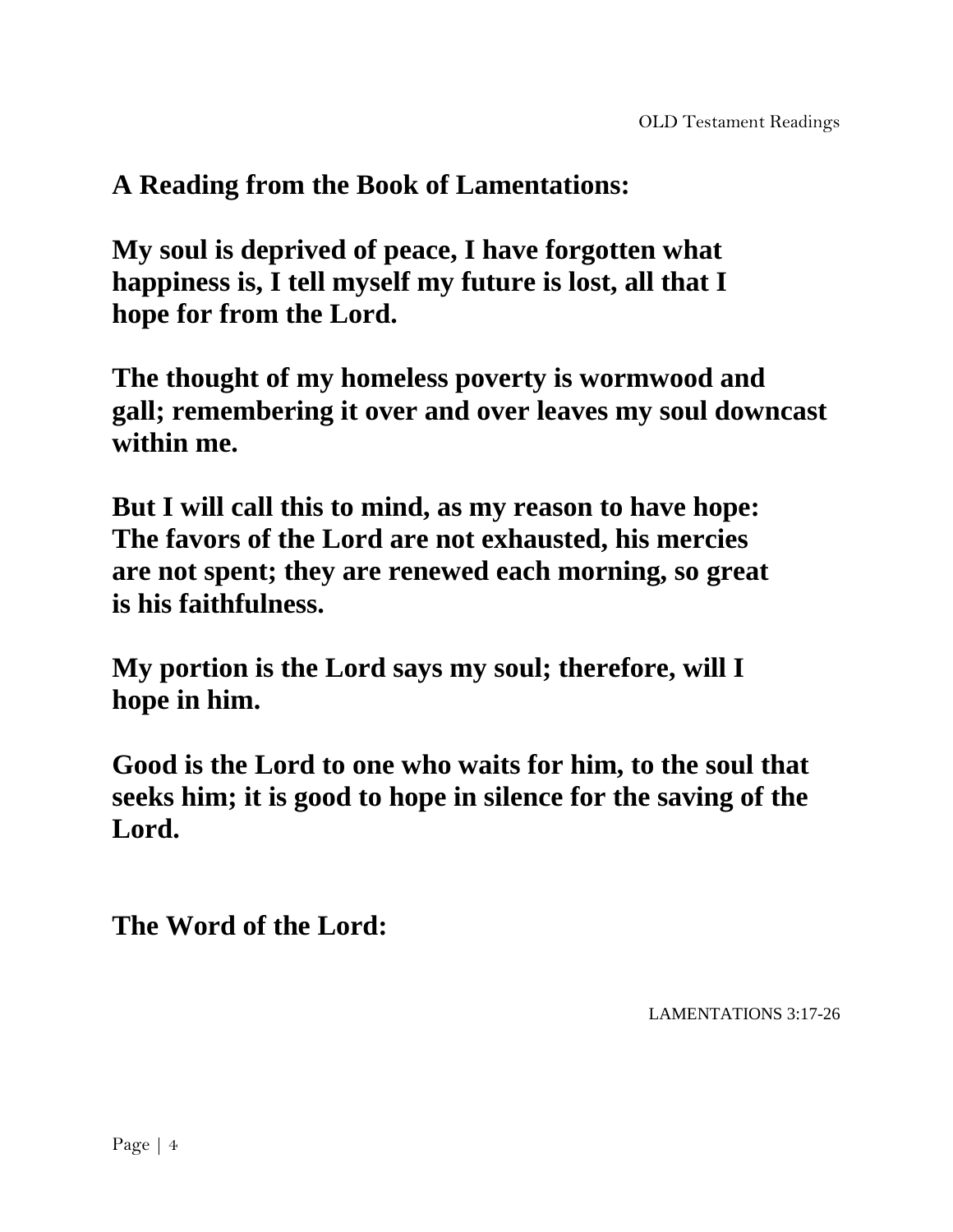**A Reading from the Book of Sirach** (*sounds like* '*seer rock'*)**:**

**Blessed the husband of a good wife, twice lengthened are his days; A worthy wife brings joy to her husband, peaceful and full is his life. A good wife is a generous gift bestowed upon him who fears the Lord; Be he rich or poor, his heart is content, and a smile is ever on his face.** 

**A gracious wife delights her husband, her thoughtfulness puts flesh on his bones; A gift from the Lord is her governed speech, and her firm virtue is of surpassing worth.** 

**Choicest of blessings is a modest wife, priceless her chaste soul. A holy and decent woman adds grace upon grace; indeed, no price is worthy of her temperate soul.** 

**Like the sun rising in the Lord's heavens, the beauty of a virtuous wife is the radiance of her home.**

**The Word of the Lord:**

SIRACH 26:1-4, 13-16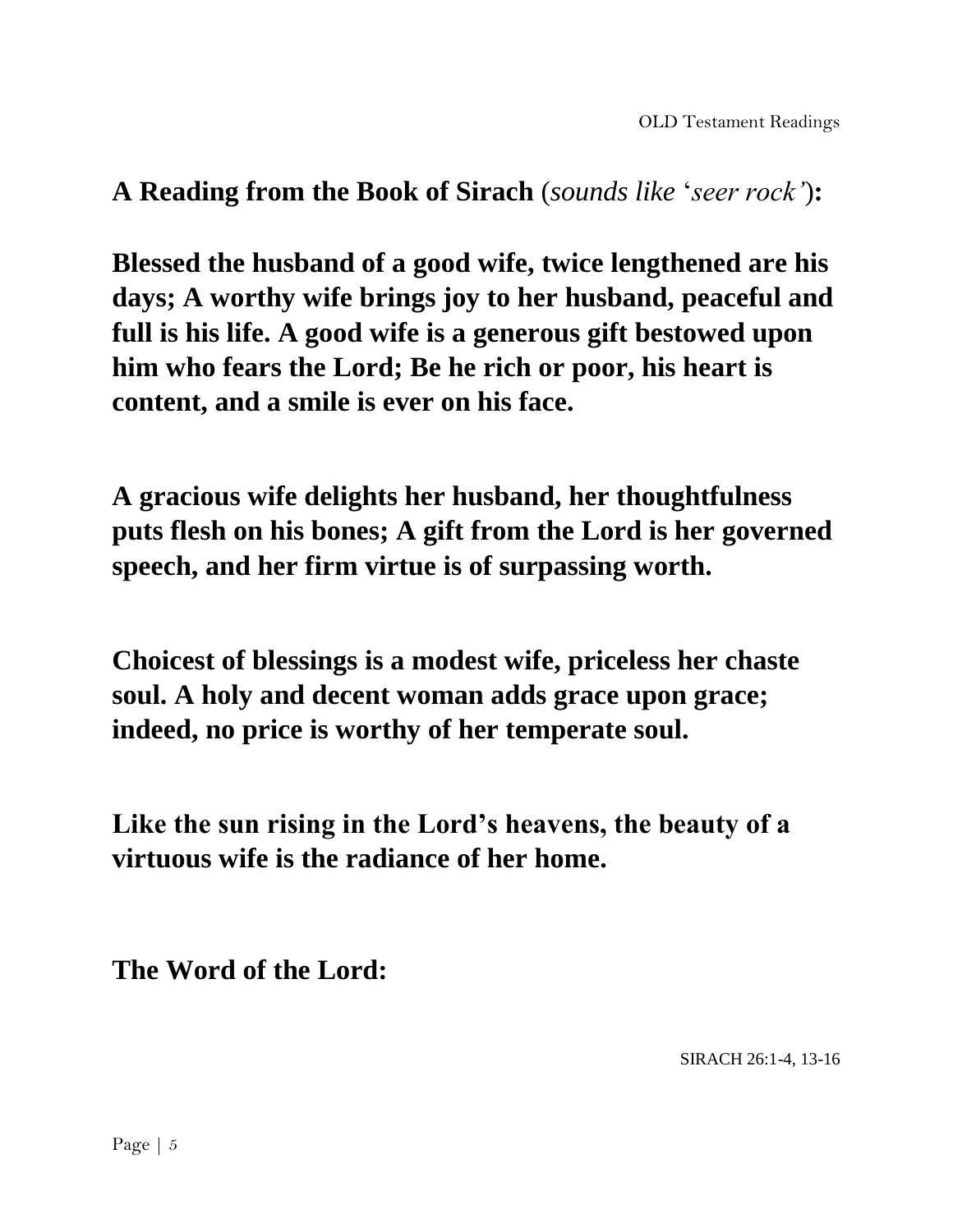**A Reading from a letter the Book of Wisdom:**

**The souls of the just are in the hand of God, and no torment shall touch them.** 

**They seemed, in the view of the foolish to be dead, and their passing away was thought an affliction and their going forth from us, utter destruction.**

**But they are in peace.** 

**For if before man, indeed, they be punished, yet is their hope full of immortality;**

**Chastised a little, they shall be greatly blessed, because God tried them and found them worthy of himself.**

**As gold in the furnace he proved them, and as Sacrificial offerings he took them to himself. Those who trust in him shall understand truth, and the faithful shall abide with him in love:**

**Because grace and mercy are with his holy ones, and his care is with his elect.** 

**The Word of the Lord:**

WISDOM 3:1-9